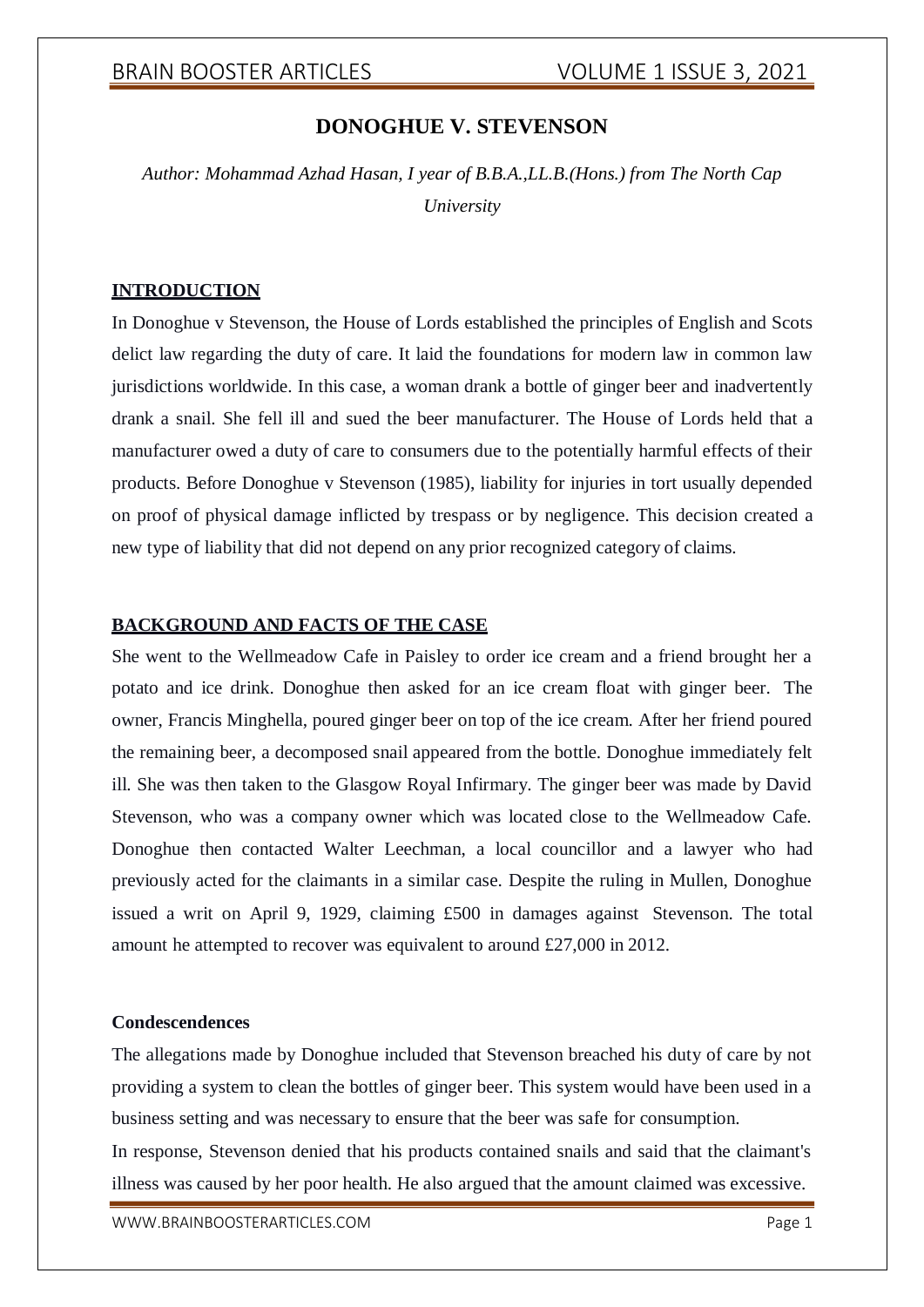## **Legal background**

When a defective product is sold, the consumer is usually the one to sue the seller under a contract of sale. Donoghue had no relationship with Minghella and could not purchase the product from him. This meant that she was required to sue the manufacturer for negligence.

In 1817, the Ansell v Waterhouse<sup>1</sup> case established that a person could be held liable for an act or omission that When a defective product is sold, the consumer is usually the one to sue the seller under a contract of sale. Donoghue had no relationship with Minghella and could not purchase the product from him. This meant that she was required to sue the manufacturer for negligence.

The claimants argued that since the manufacturer did not negligently prepare the ginger beer, they could not be presumed negligent. The court ruled against them. The majority held that if a consumer has a contractual relationship with the manufacturer and the product's dangerousness is withheld from them, then the consumer has a duty of care. This means that if the product's intrinsic dangerousness was not known to the consumer, then the consumer has a duty of care. Lord Hunter dissented, stating that the concept of negligence could be inferred from the bottle's contents and that consumers could sue for damages caused by the dark glass. Although ginger beer is not considered dangerous, it was not considered an intrinsically safe product. This argument could not be accepted in product liability cases where the manufacturer intentionally misrepresents the threat it poses

# **LAW OF TORTS**

A tort is a civil wrong that occurs when a person causes harm or loss to another person. It can result in legal liability for the individual who committed the act. Tort law is an action where a person seeks to obtain a private remedy, usually money damages. It is similar to criminal law, which involves carrying out certain crimes that are punishable by the law. In most cases, a person who commits a wrongful act would be liable to be sued in a civil court. Although crimes may be considered acts of vengeance, the harm caused by negligence is not criminal negligence and can be recovered in a lawsuit. To prevail in a lawsuit, the plaintiff must show that the actions or inactions that led to the harm were legally recognizable and responsible for the harm. Torts are different types of lawsuits that deal with the injuries that people can suffer due to an act or mistake. They include economic, emotional, and reputational damages.

<sup>&</sup>lt;sup>1</sup> This case discuss the difference between Tort and Contract.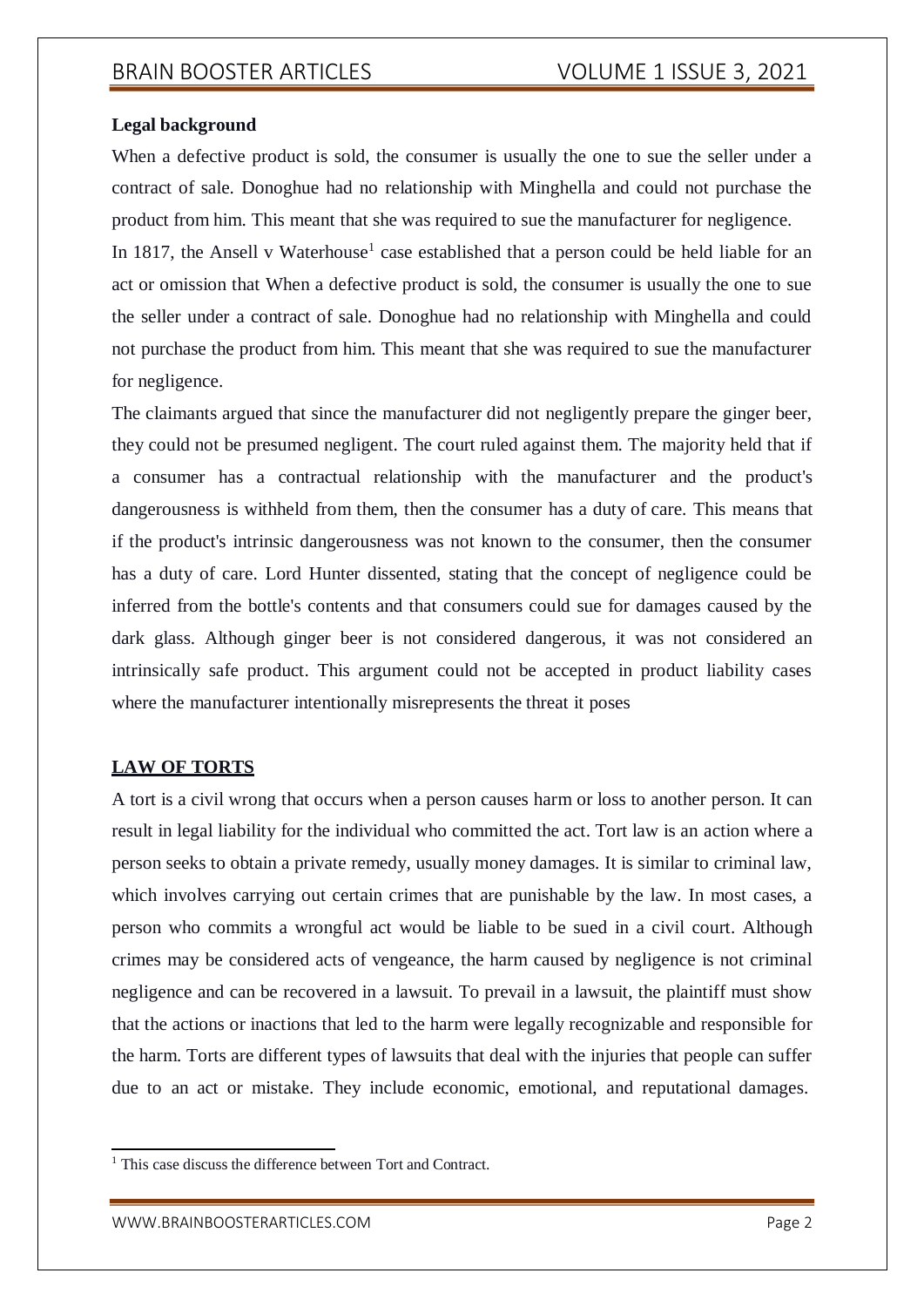# BRAIN BOOSTER ARTICLES VOLUME 1 ISSUE 3, 2021

Usually, a plaintiff can obtain a favourable result even if the defendant was acquitted in a criminal case.

## **NEGLIGENCE IN TORT LAW**

Negligence is a failure to exercise proper and ethical care expected of others. This area of law refers to actions that people can take that could have detrimental effects on the lives of others. Aside from physical injury, negligence can also include mental anguish and economic loss.

### **ELEMENTS NECESSARY FOR NEGLIGENCE**

1. Duty: the defendant has a duty to others, including the plaintiff, to exercise reasonable care,

2. Breach: the defendant breached that duty through an act or culpable omission,

3. Damages: as a result of that act or omission, the plaintiff suffers an injury, and

4. Causation: the injury to the plaintiff is a reasonably foreseeable consequence of the defendant's act or omission. (BANGIA)

## **DUTY OF CARE**

The legal liability of a defendant is based on the failure to perform a duty, which is recognized by law. This concept is the first step in determining the plaintiff's responsibility. When May Donoghue poured over her ice cream, she was horrified to see the decomposing remains of a snail inside the bottle. She then sued the café owner. The case was referred to the House of Lords after Lord MacMillan considered it to be a new type of delict. There, Lord Atkin argued that the biblical phrase 'love thy neighbour' was a requirement to not harm them. In 1990, the UK's Supreme Court held that a duty of care could be established if the harm was reasonably foreseeable. This test requires that the relationship between the parties should be reasonably proximate to the liability. The Donoghue v Stevenson case was a powerful example of how negligence law can be used in Australia. It was followed<sup>2</sup>, which was also a landmark case. In Australia, the duty of care has now been considered a duty of mental harm under the Civil Liability Act 2002.

<sup>&</sup>lt;sup>2</sup> In this case the manufacturer was held liable this case drawits precedent from Stevenson V Donoghue.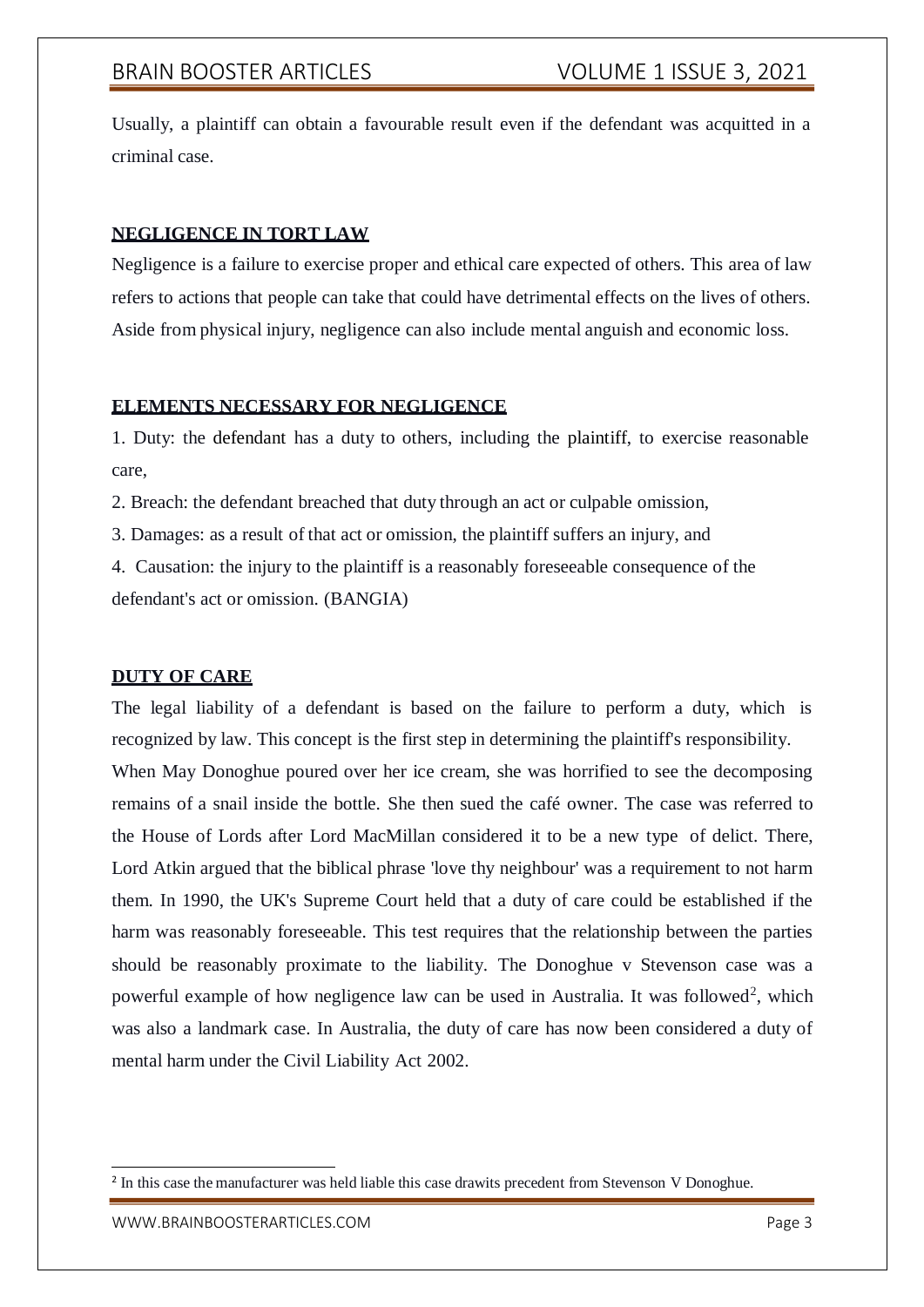### **BREACH OF DUTY**

The defendant must have a duty to the plaintiff or claimant. The test is objective and subjective. Generally, if the defendant has a duty to the plaintiff, he or she must have known that the risk of loss was substantial. In Australia, in the case of Watson v. McHale<sup>3</sup>, a child was blinded after a sharp metal rod was thrown by a 12-year-old boy. The court held that the child did not have the level of care that an adult would have. The House of Lords has held that a defendant is not negligent if the damage he caused was not reasonably foreseeable. In this case<sup>4</sup>, a woman was struck on the head by an errant cricket ball. The court noted that even if a person could hit a ball that far, they would not be able to reach Miss Stone. In the case of the Minister of Health<sup>5</sup>, Lord Denning stated that the reasonable risk of medical professionals should not be judged on the basis of hindsight. He pointed out that modern standards would have indicated that the risk of contamination was low.

### **CAUSATION**

It is necessary to show that the negligent act or omission was sufficiently linked to the cause of the injury to be considered liable.

### **DAMAGES**

To establish liability for a negligent act, the plaintiff must show that the injury was created by the act or omissions and that there is a connection between the actions and the negligence. One of the main tests that a person has to answer when deciding whether they are entitled to compensation for a certain type of injury is the "reasonable person" test. This test asks if a person would have reasonably behaved in the same manner if they were the one who caused the injury. A compensatory damages award is made to compensate a plaintiff for his or her losses. It should not be too much to make the plaintiff whole. One of these principles is that the award of damages should be in the form of a lump sum. Generally, defendants should not be required to make regular payments. Another example is that the Court is not concerned about how the award will be used.

<sup>3</sup> *McHale v Watson* [\[1966\] HCA](http://www.austlii.edu.au/au/cases/cth/HCA/1966/13.html) 13 (7 March 1966), [High Court](https://en.wikipedia.org/wiki/High_Court_of_Australia) (Australia).

<sup>4</sup> Bolton v. Stone, 1951

<sup>5</sup> Roe v Minister of Health,1954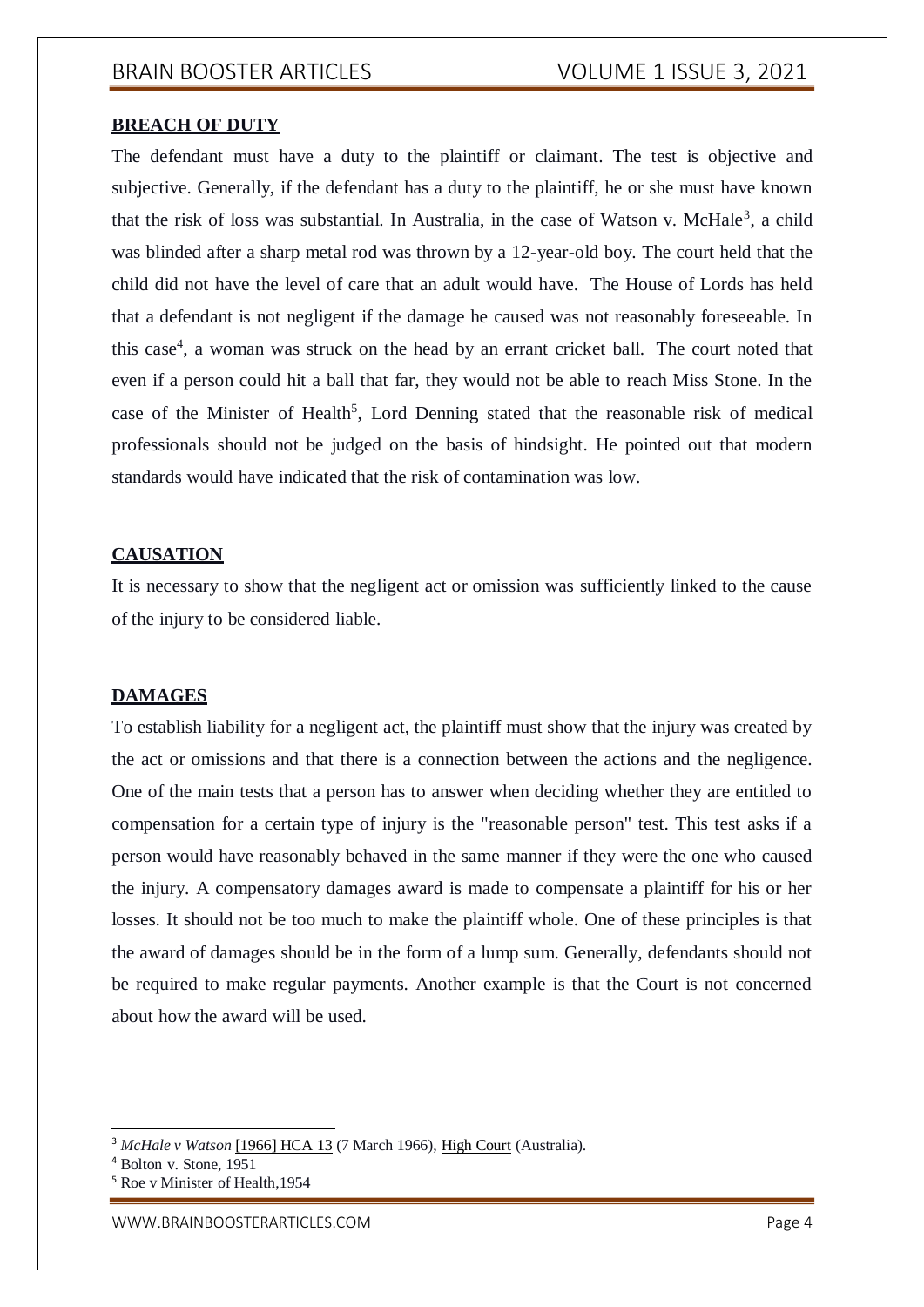# BRAIN BOOSTER ARTICLES VOLUME 1 ISSUE 3, 2021

### **ARGUMENTS IN STEVENSON VS DONOGHUE**

The first argument that was put forward by the defendant is that manufacturer does not owe any liability to the consumer at any level it's the retailer who was responsible for the harm caused to the consumer. The second argument was that does the law provide a remedy with the remedy for the harm suffered to the consumer. The third argument was whether does manufacturer owns any duty of care to the consumer.

### **JUDGEMENT**

### **Court of the session, Outer House**

The case was first heard on May 21, 1929. On November 19, the claim against Minghella was abandoned. It was likely that he had failed to establish a contractual relationship with the Donoghues, who had purchased the ginger ale from his friend's store. On December 12, Minghella was awarded costs of £108 for this abandoned claim. English case law that sought to apply a contractual basis to the liability for injuries arising from goods that are not intrinsically dangerous was dismissed by Lord Moncrieff.

### **Court of Sessions, Inner House**

The case was appealed to the Inner House, where the judges who found against Mullen were present. On November 13, 1930, they all referred back to the case of Mullen and supported the statements made by Lord Alness, who noted that the only difference was that they were dealing with snails instead of mice.

### **House of Lords**

On February 25, 1931, Donoghue applied to the House of Lords to appeal to the Supreme Court. She also sought permission to pursue the case in what is known as forma pauperis. This status was granted for unknown reasons. The appeal was heard on December 10 and 11. According to Donoghue's counsel, William Milligan and George Morton, there may be a duty to take reasonable care when making an article. This duty, they argued, owed to Stevenson for the manufacture of his ginger beer. Wilfrid Normand KC and James Clyde, both of whom were later Lordships, argued that under Scots and English law, a person is not under a duty to anyone if he or she is not in a contractual relationship with that person. They also argued that there was no basis for Donoghue's argument that the product was dangerous. Lord Atkin said that he did not think that a more important problem had occupied his Lordships. He explained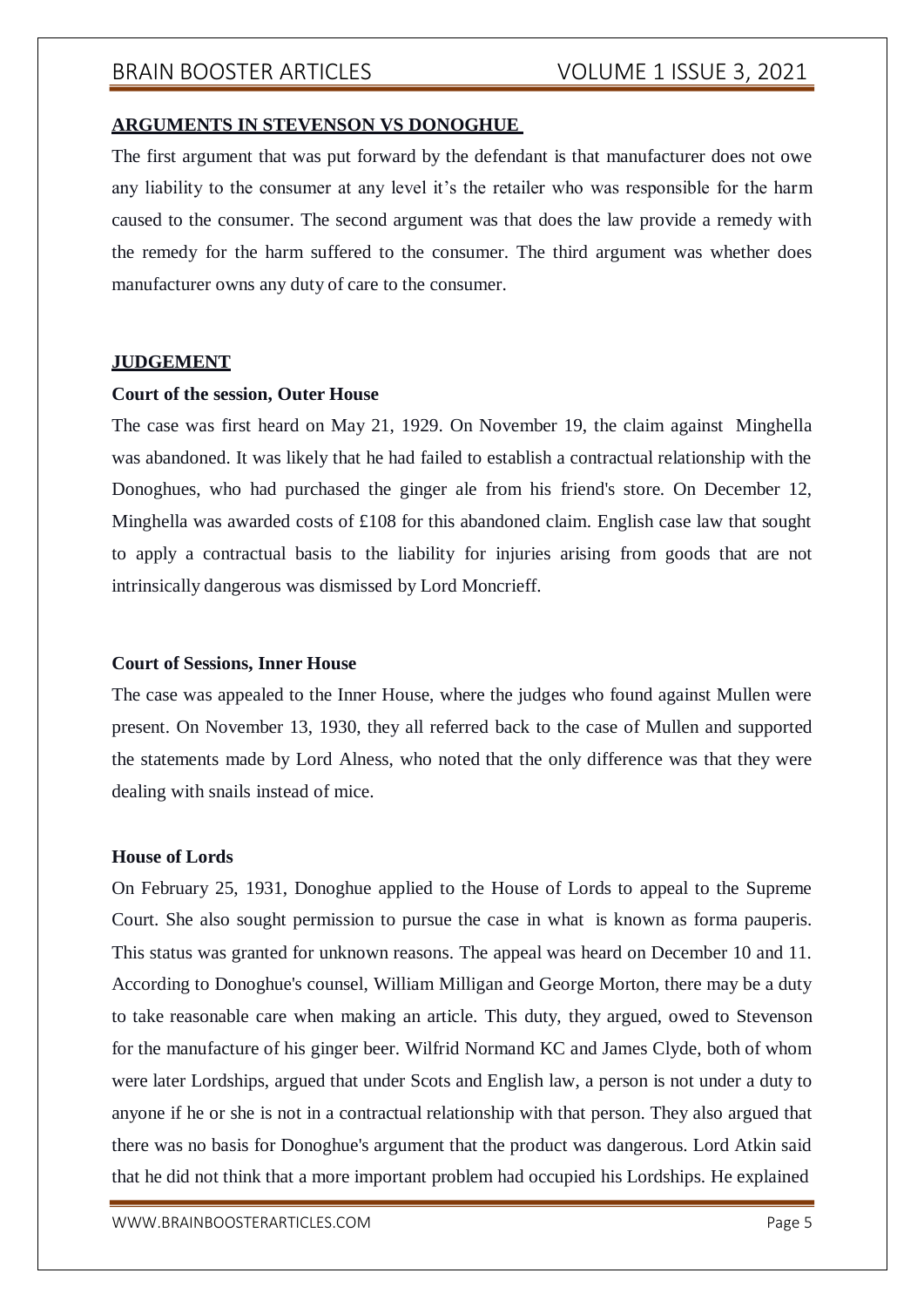# BRAIN BOOSTER ARTICLES VOLUME 1 ISSUE 3, 2021

that Scots and English law both require a duty of care to be found when a person has failed to take reasonable care to prevent injury.

He supported this broad test and rejected the cases where the manufacturer was not responsible for the negligent use of food. He also referred to the example of Heaven v Pender, where the plaintiff had not claimed against the manufacturer. Lord Thankerton had ruled that Donoghue's case was not covered by a duty of care and that she had no contract with Stevenson. He also held that where goods can be inspected or interfered with, the consumer is entitled to rely on the manufacturer's actions to safeguard them from harm.

Lord Thankerton argued that a consumer's duty to exercise care did not arise apart from a contract. He stated that a manufacturer's care should not relieve the consumer of any responsibility to the seller. Lord Macmillan had held that the law does not take cognizance of carelessness. Instead, it concerns itself with the duty to take care of what has caused damage. The categories of negligence that can be considered closed are never truly closed. In this case, Lord Macmillan held that Stevenson had demonstrated that he was not careless when he left bottles containing snails that could access them. He was satisfied that Donoghue had a claim under English and Scots law. He also noted that the principles of justice and common sense were sufficiently consonant with the claim to allow him to admit it. Lord Buckmaster and Lord Tomlin were the only two members of the court who focused on precedent. Lord Buckmaster warned that the principles of common law could not be changed despite having been set down. Lord Buckmaster has dismissed the case of George v Skivington. He has also rejected Heaven as a tabula that is unrelated to Donoghue's claim. It would seem quite outrageous to make the defenders responsible for the condition of the goods they distribute throughout Scotland. Lord Buckmaster agreed with Atkin's finding that a manufacturer's duty of care did not apply to products that were in a sealed container. However, he disagreed with Lord Atkin's finding that a consumer's duty of care could apply to products that were not produced. The proposed ratio decidendi have varied from the narrowest to the widest. It was suggested that a duty not to sell alcoholic drinks containing dead snails should be imposed.

Although Lord Atkin's argument was critical of the neighbour principle, neither the other judges nor the lord himself explicitly endorsed it. Instead, they implied that there is a duty of care to the consumers of goods even if there is no contract.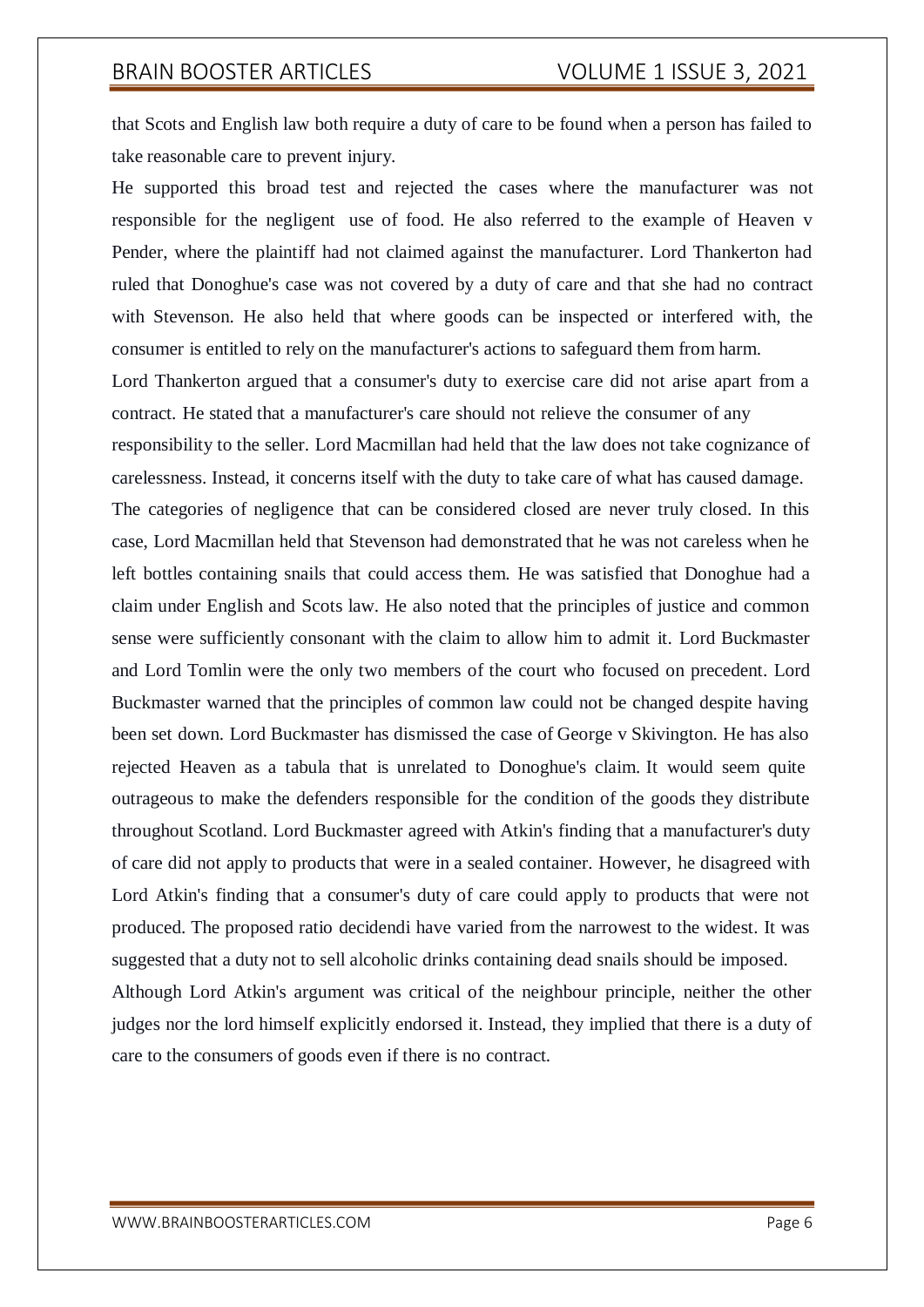# **THIS CASE WAS USED AS PRECEDENT IN THE FOLLOWING CASES**

## **Hedley Byrne v Heller**

Hedley Byrne, an advertising agency, was indirectly informed by the bankers of Easipower that the company was a "respectfully constituted company". This information led to Hedley Byrne losing over £17,000 when the company went into liquidation. The judges agreed that it would be difficult for Donoghue to immediately apply Hedley Byrne's case, but Lord Devlin suggested that it could be expanded to include cases that give rise to a special duty.

## **Home Office v Dorset Yacht Co**

The Home Office's duty of care movement was established after a group of boys were taken from a boat in Poole Harbour and collided with another vessel, which was owned by Dorset Yacht Company. Lord Reid rejected the argument that the claim could not be made on the basis of any precedent, and he instead noted that, in the event of a new point of law, one should ask whether the principles of Donoghue apply to it. In the sole dissenting judgment, Lord Dilhorne argued that the concept of the neighbour principle could not have been applied in all circumstances. He noted that the absence of authority showed that no duty of care could now be asserted by the Dorset Yacht Company.

## **Caparo Industries plc v Dickman**

The House of Lords revised the "neighbourhood" principle in 1990 to encompass public policy concerns. The Caparo test requires that a relationship between two parties should be regarded as one that is proximate or neighbourhood and that the law should impose an obligation on one party to the other.

## **CONCLUSION**

The Donoghue v Stevenson case established that a duty of care owed to a person is owed to those who will be affected by one's actions. This means that even if a person has a contractual relationship, they can still sue for damages even if they do not have a duty of care.